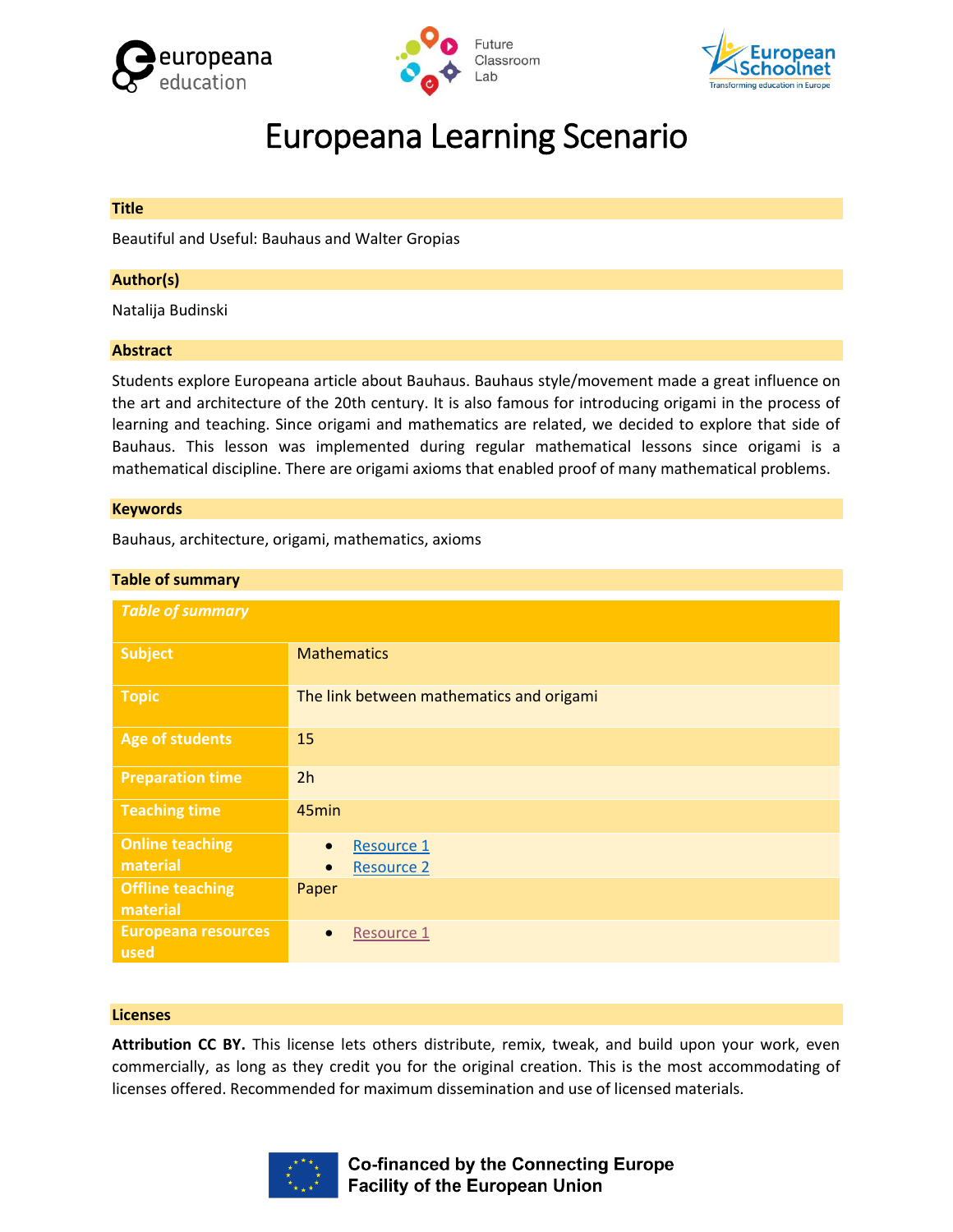





#### **Integration into the curriculum**

This learning scenario was implemented during the mathematics lesson dedicated to geometry with the students of the first year of high school who are required to learn about basic geometric notions.

# **Aim of the lesson**

The lesson aims to explain to students the basic notions about geometry. Students explore Euclidian geometry, but insight to origami gives them a bigger picture of mathematics and geometry. They also see how important is mathematics and that it can be applied in architecture.

## **Outcome of the lesson**

Students will:

- $\rightarrow$  Learn about European cultural heritage
- $\rightarrow$  Get acquainted with the new ideas in science that connect mathematics, origami and art
- $\rightarrow$  Learn advanced mathematical content

#### **Trends**

Project-based learning and creativity.

#### **21st century skills**

The LS develops critical thinking by connecting mathematics and origami to historical ideas and art.

#### **Activities**

Describe here in detail all the activities during the lesson and the time they require. Remember, that your learning scenario needs to use Europeana resources. If you are using any external documents, please scroll to the end of the document and add them to the Annex. Add more rows to the table if needed.

| Name of<br>activity     | <b>Procedure</b>                                                                                                                                                                                                                                                                                                                                                                                                                                                                                                            | <b>Time</b>      |
|-------------------------|-----------------------------------------------------------------------------------------------------------------------------------------------------------------------------------------------------------------------------------------------------------------------------------------------------------------------------------------------------------------------------------------------------------------------------------------------------------------------------------------------------------------------------|------------------|
| <b>Introduction</b>     | The teacher explains the steps and activities                                                                                                                                                                                                                                                                                                                                                                                                                                                                               | 5 min            |
| <b>Main</b><br>activity | Students explore the topic from the historical point of view, reading<br>Europeana blog post about Bauhaus. The teacher presents the idea of using<br>origami in mathematics. Students explore the notion of hyperbolic paraboloid<br>and its mathematical properties.                                                                                                                                                                                                                                                      | 20 min           |
|                         | The curved-crease sculptures are known even earlier at the beginning of the<br>20 <sup>th</sup> century as a result of Joseph Albers' work at famous art school Bauhaus<br>in Germany, and later in the Black Mountain College. Artist and professor<br>encouraged experimenting with different materials and held a preliminary<br>course in "paper folding".<br>The course had great pedagogical value, and since paper folding allowed<br>students to explore constructions through hands-on activities. Materials, such | $15 \text{ min}$ |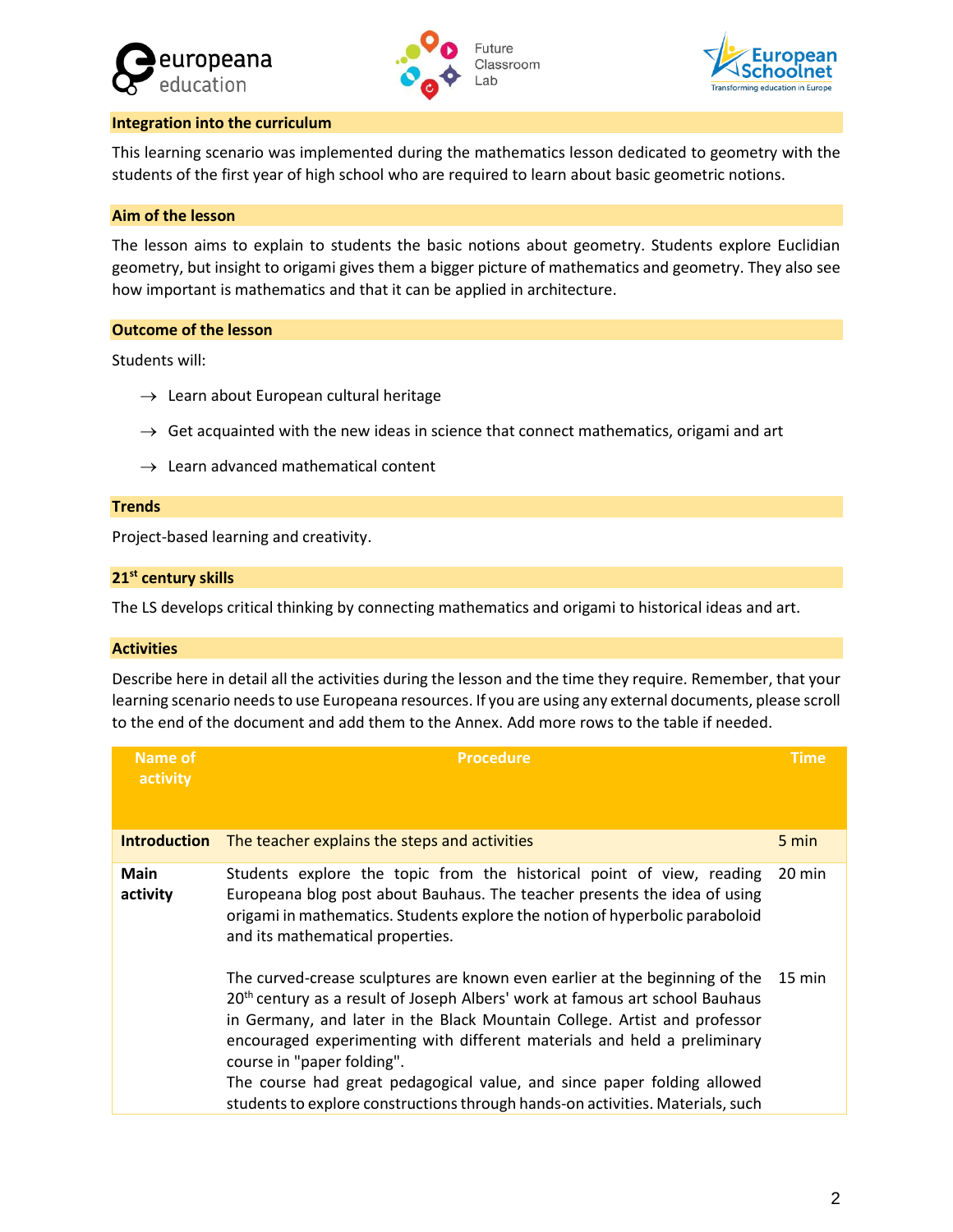





| <b>Name of</b><br>activity | <b>Procedure</b>                                                                                                                                                                           | Time  |
|----------------------------|--------------------------------------------------------------------------------------------------------------------------------------------------------------------------------------------|-------|
|                            | as paper has certain limitations but according to Albers, those constrains<br>should awaken students' creativity. His approach greatly influenced modern<br>architecture, art, and design. |       |
|                            | Sources:<br>Thesis "A New Unity, the Art and Pedagogy of Joseph Albers" by Esther Dora<br>Adler, University of Maryland, 2004                                                              |       |
|                            | Budinski N. (2019) Mathematics and Origami: The Art and Science of Folds.<br>In: Sriraman B. (eds) Handbook of the Mathematics of the Arts and<br>Sciences. Springer.                      |       |
|                            | Students make origami models.                                                                                                                                                              |       |
| <b>Conclusion</b>          | Students analyze what they have learned. They also explore possibilities to<br>present to the public the idea of connecting mathematics and origami.                                       | 5 min |
|                            |                                                                                                                                                                                            |       |

#### **Assessment**

Students task was to fold origami that was proposed by Bauhaus.

\*\*\*\*\*\*\*\*\*\*\*\*\*\*\*\*\*\*\*\*\*\*\*\*\*\*\*\*\*\*\*\*\*\*\*\* AFTER IMPLEMENTATION \*\*\*\*\*\*\*\*\*\*\*\*\*\*\*\*\*\*\*\*\*\*\*\*\*\*\*\*\*\*

Students presented their work and presented origami activities in the open weekend workshop. It was covered by a local newspaper.

## **Student feedback**

Students liked the activity and presented this concept in the workshop held in Novi Sad in December 2019.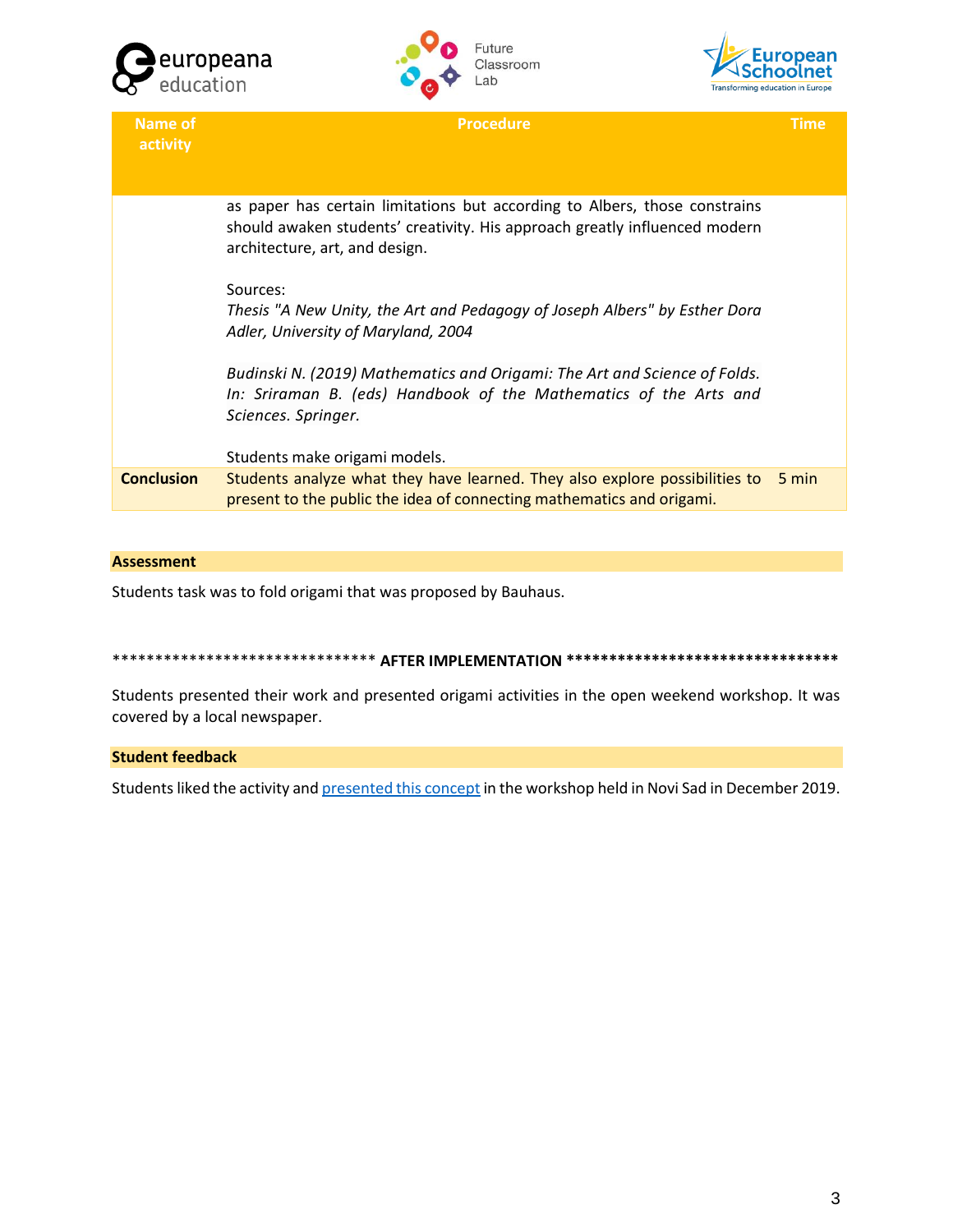







Students explored mathematical properties about Hyperbolic Paraboloid

# Гиперболични параболоид

Гиперболични параболоид то безконечна поверхня у трох димензийох зоз гиперболичнима и параблоиднима пререзами. Єдначини хтори то описую



# **Teacher's remarks**

Combining mathematical content and origami is motivating for students*.* Origami is a mathematical discipline and many mathematical concepts could be supported by origami and hands-on activities. Origami has an artistic component, so it is a good way of connecting mathematics and art.

# **About the Europeana DSI-4 project**

[Europeana](https://www.europeana.eu/portal/en) is Europe's digital platform for cultural heritage, providing free online access to over 53 million digitised items drawn from Europe's museums, archives, libraries and galleries. The Europeana DSI-4 project continues the work of the previous three Europeana Digital Service Infrastructures (DSIs). It is the fourth iteration with a proven record of accomplishment in creating access, interoperability, visibility and use of European cultural heritage in the five target markets outlined: European Citizens, Education, Research, Creative Industries and Cultural Heritage Institutions.

[European Schoolnet](http://www.eun.org/home) (EUN) is the network of 34 European Ministries of Education, based in Brussels. As a not-for-profit organisation, EUN aims to bring innovation in teaching and learning to its key stakeholders: